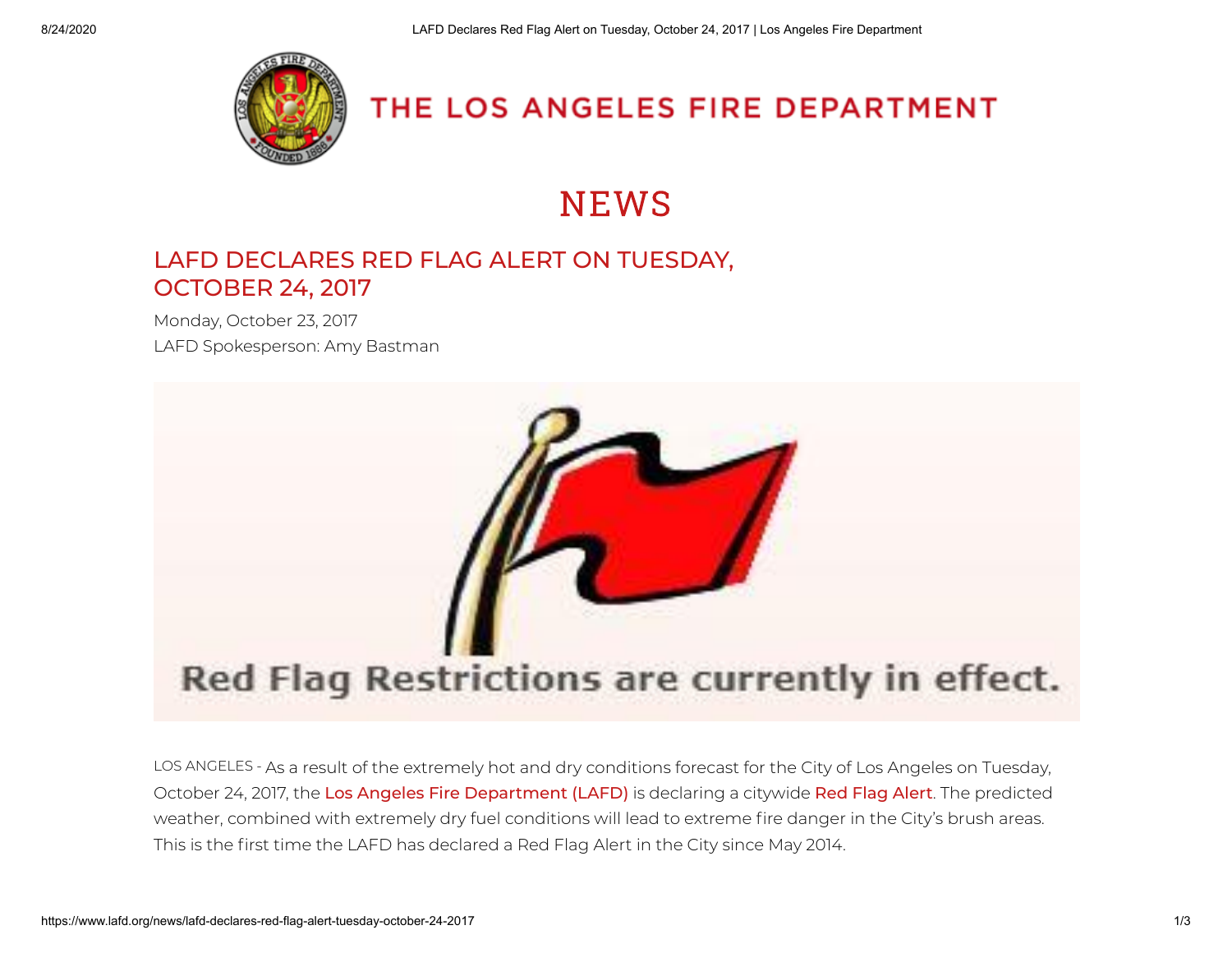#### 8/24/2020 LAFD Declares Red Flag Alert on Tuesday, October 24, 2017 | Los Angeles Fire Department

[Beginning at 8:00 a.m. on Tuesday, October 24, all vehicles parked illegally in posted locations within the](http://www.lafd.org/fire-prevention/brush/fire-zone) Very High Fire Hazard Severity Zones will be towed by the City. The No Parking restrictions will remain in effect for at least 24 hours.

The LAFD will re-evaluate weather conditions during the day Tuesday to determine if the Red Flag Alert will be extended. For more information on City Red Flag alerts, please visit https://notify.lafd.org/redflag/

In addition to keeping affected City streets clear of parked vehicles, we ask residents and visitors in brush areas to do the following:

- Report any signs of smoke immediately by calling 911
- Use extreme caution when operating spark or flame producing machinery in grass or brush areas
- Have an evacuation plan in place and identify two exit routes from your area—if you are told to evacuate by fire or police officials, please do so immediately
- Report any suspicious activity to law enforcement

### **CATEGORIES**

[Central-Bureau](https://www.lafd.org/news/central-bureau) [South-Bureau](https://www.lafd.org/news/south-bureau) [Valley-Bureau](https://www.lafd.org/news/valley-bureau) [West-Bureau](https://www.lafd.org/news/west-bureau)